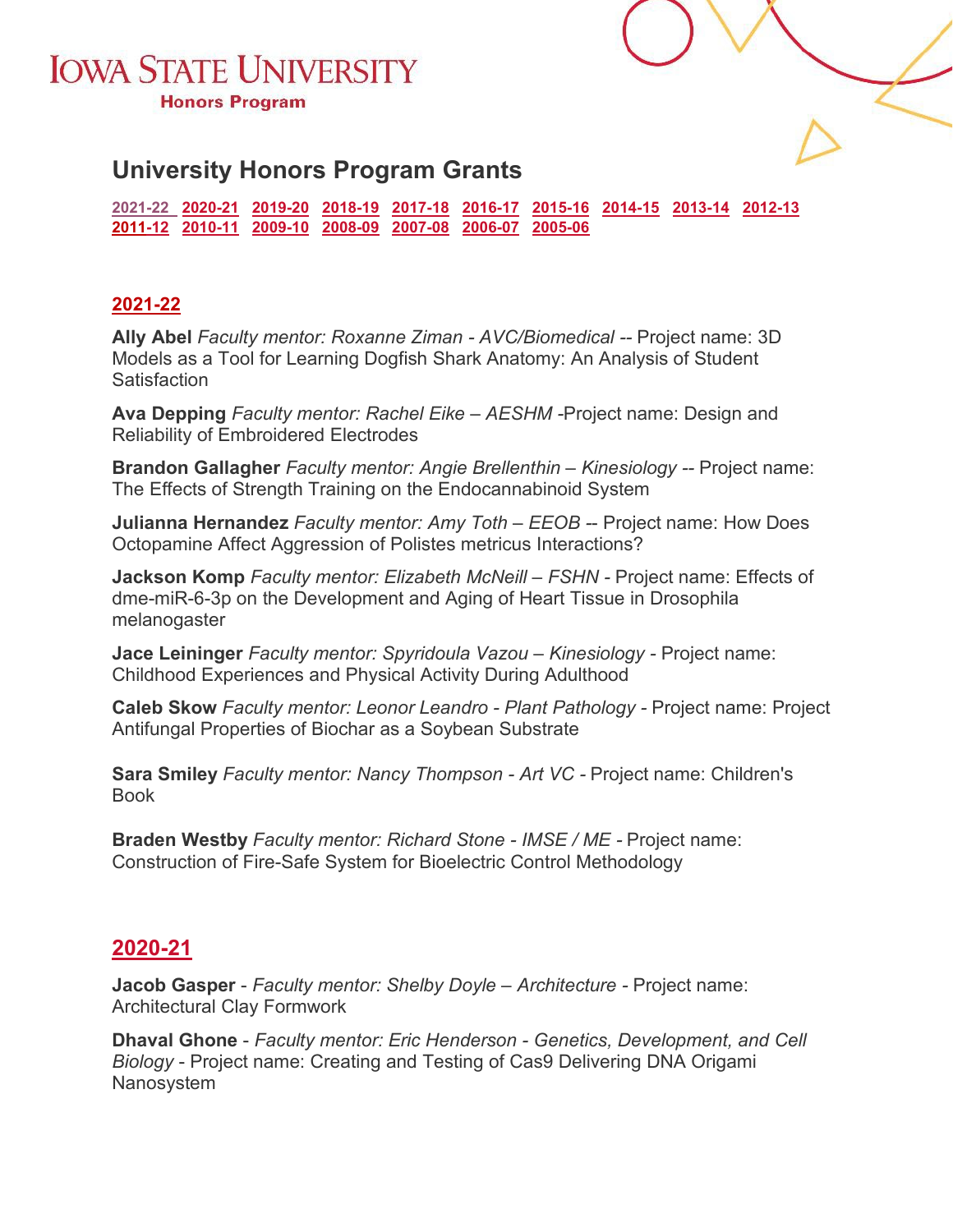#### **Honors Program**

**Hannah Gorton** - *Faculty mentor: Sekar Raju – Marketing* - Project name: Satisfaction with Major Selection

**Claire Jager** - *Faculty mentor: Jason Gillette – Kinesiology* - Project name: Effects of Response Time on ACL Injury Risk Factors during Single-Leg Hopping in Post-ACL Reconstruction in Individuals

**Maria Lea** - *Faculty mentor: Carly Manz – Genetics, Development, and Cell Biology* - Project name: College Students and Flu Vaccinations

**Stefan Peng** - *Faculty mentor: Don Sakaguchi – Genetics, Development, and Cell Biology* - Project name: Differentiation of Neural Stem Cells through Electric Field **Stimulation** 

**David Reynolds** - *Faculty mentor: Raquel Espin Palazon - Genetics, Development, and Cell Biology* - Project name: Development of a Microfluidic Platform for Embryonic Zebrafish Confocal Microscopy Imaging

**Nathan Robillard** - *Faculty mentor: Marian Kohut – Kinesiology* -Project name: Monocyte Inflammatory Pathways in Depression

**Jacob Schmieder** - *Faculty mentor: Laurie Smith Law - Honors Program* - Project name: Sound Sensitive Lights for Instruments

**Chirayu Shukla** - *Faculty mentor: Elizabeth Stegemoller – Kinesiology* - Project name: The Storm

**Karley Spahn** - *Faculty mentor: Jason Gillette – Kinesiology* - Project name: Effects of Athletic Tape on the Ankle Joint and Ground Reaction Forces During Jump-Landing Task

**Brian Todey** - *Faculty mentor: Greg Curtzwiler – Food Science & Human Nutrition* - Project name: Determining the Viability of Paper and Non-Synthetic Wax for Food Packaging

**Alexander VandeLoo** - *Faculty mentor: Kristin Rozier - Aerospace Engineering* - Project name: Robotic Development

**Jack Wilgenbusch** - *Faculty mentor: Ashley Goreczny – Marketing* - Project name: Understanding SEO Strategy: Analyzing Paid Versus Organic Keyword Searches

### <span id="page-1-0"></span>**2019-20**

**Stephanie Bias (Apparel, Events, and Hospitality Management)** - *Faculty mentor: Chin-Hsun Tsai* - Project name: Defining and Analyzing Attendee Motivation Factors for Vegan Festivals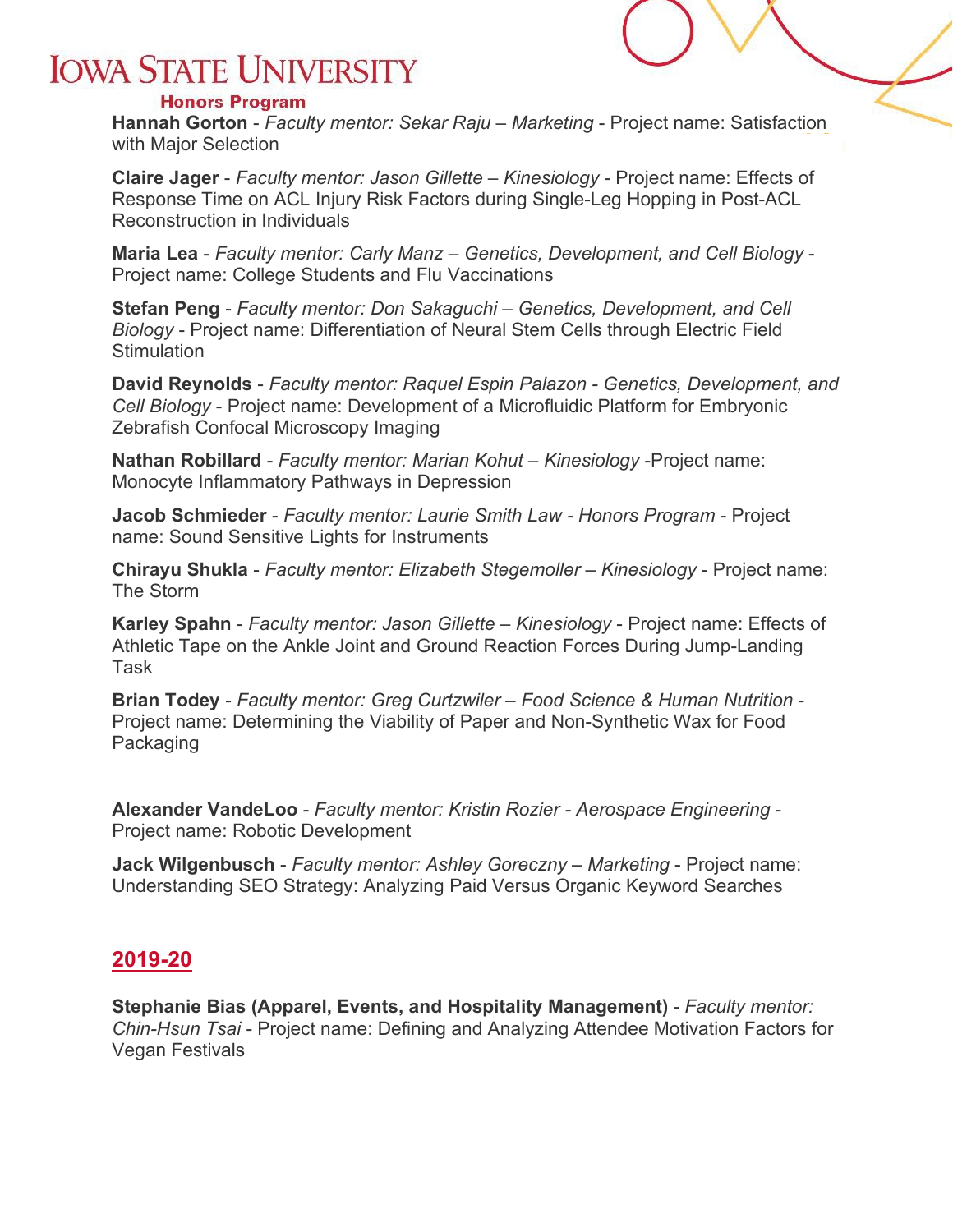#### **Honors Program**

**Claire Birchmier (Food Science & Human Nutrition)** - *Faculty mentor: Kevin Schalinske* - Project name: Effects of Egg Supplementation on Attenuating Disease States of Polycystic Ovary Syndrome

**Grace Kline (Ecology, Evolution and Organismal Biology)** - *Faculty mentor: Fredric Janzen* - Project name: A Comparative Analysis of Genetic Convergence Underlying Similar Patterns of TSD

**Laura Kurr (Biochemistry)** - *Faculty mentor: Jonathan Mochel* - Project name: A 3D In-Vitro Model of Canine Inflammatory Bowel Disease for Accelerating Drug Safety and Efficacy Testing

**Hannah Sams (Marketing)** - *Faculty mentor: Daniel Russel - Human Development and Family Studies* - Project name: Analyzing Loneliness Causes and Consequences in College Freshmen

**Kenna Short (Mechanical Engineering)** - *Faculty mentor: Jim Heise* - Project name: Interactive Console Design for a Mars Rover Exhibit at the Science Center of Iowa

**Ryan Thompson (Mechanical Engineering)** - *Faculty mentor: James Michael* - Project name: Electric-field Heating of Femtosecond Laser Ionization at High Pressure

**Sam Vande Loo (Mechanical Engineering)** - *Faculty mentor: Eulanda Sanders* - Cyber Sketch: Blurring the Lines between Physical and Digital Drawing Technologies

**Hope Yates (Kinesiology and Health)** - *Faculty mentor: Jason Gillette* - Project name: The Effects of KT Tape on Lower Extremity Injury Risk Factors

**Evan Wieczorek (Aerospace Engineering)** - *Faculty mentor: Tomas Gonzalez* - Project name: Hydraulic and Electronic Actuator System Development for ISU's BuonyanCY Laboratory

## <span id="page-2-0"></span>**2018-19**

**David Bis (Software Engineering)** - *Faculty mentor: Ellen McKinney* - Project name: Musical Instrument Performance Reactive Costume

**Scarlett Eagle (Genetics)** - *Faculty mentor: Elizabeth McNeill* - Project name: Mutagenesis of XXT5 and Cloning of XLT2 for Analysis of Soluble Protein Purification in Preparation for X-Ray

**Jacqueline Ehrlich (Biochemistry)** - *Faculty mentor: Olga Zabotina* - Project name: Examining the functional role of microRNAs implicated in Hypermobile Ehlers-Danlos Syndrome in maintaining connective tissue morphology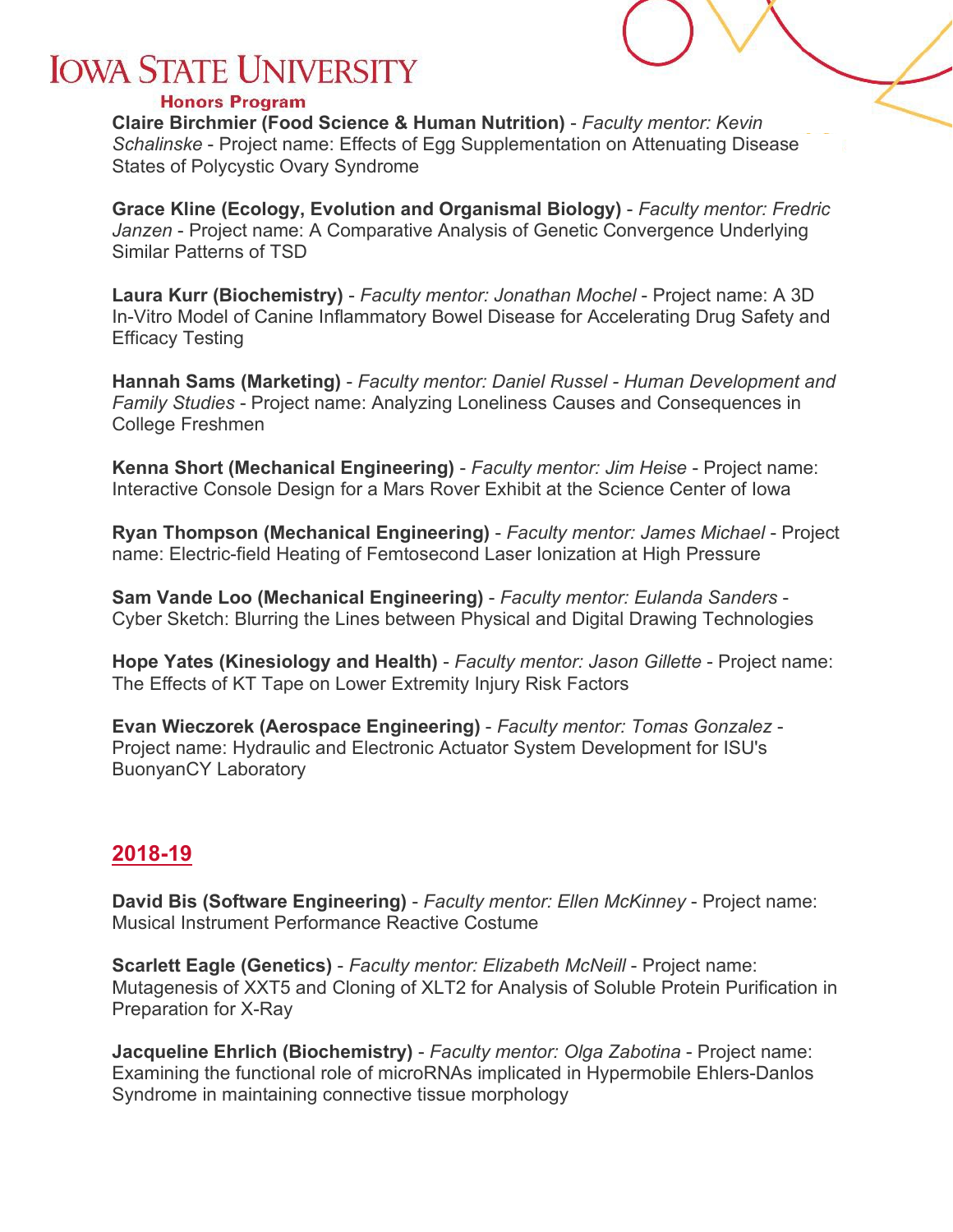#### **Honors Program**

**Bryn Myers (Genetics and Spanish)** - *Faculty mentor: Marna Yandeau-Nelson* - Project name: Production of customized bi-functional fatty acids in Bacillus subtilis by incorporation of homologous thioesterase and keto-acyl synthase elements

**Laura Pesquera Colom (Biology)** - *Faculty mentor: Donald Sakaguchi* - Project name: Recovery of Adult Neural Progenitor Cells from Alginate Hydrogels

**Zoe Pritchard (Biology and Environmental Studies)** - *Faculty mentor: Matt O'Neal* - Project name: Effects of honey bee colony presence on bumble bees

**Marissa Roghair (Genetics and Microbiology)** - *Faculty mentor: Donald Sakaguchi* - Project name: Investigation of cell-seeded biomaterial scaffolds as a novel cell transplantation platform using zebrafish as a model system

**Shakira Stowers (Animal Ecology)** - *Faculty mentor: Tim Stewart* - Project name: A Wildlife Guide to Iowa State's Campus

**Colin Welk (Environmental Science)** - *Faculty mentor: Laura Merrick* - Project name: Source characterization of E. coli in an urban-rural watershed

### <span id="page-3-0"></span>**2017-18**

**Martin Asama (Chemical Engineering)** - *Faculty mentor: Dr. Loveland* - Project name: Coaxial Extrusion of Coated Frozen Desserts

**Kaitlin Brake (Graphic Design and Advertising)** - *Faculty mentor: Carrol Fabor* - Project name: 60 Seconds In

**Ian Dillon (Architecture)** - *Faculty mentor: Shelby Doyle* - Project name: Organ-O **Chair** 

**Matthew Swift (Materials Engineering and Mathematics)** - *Faculty mentor: Michael Bartlett* - Project name: Tuneable, Reusable Soft Adhesives

**Paul Veach (BPMI)** - *Faculty mentor: Etsuro Uemura* - Project name: Testing the effectiveness of an interactive 3D dpg brain application in the veterinary neuroanatomy classroom

**Justin Wilder (Kinesiology and Health - Pre Physical Therapy)** - *Faculty mentor: Jason Gillette* - Project name: Effectiveness of Motorcycle Boots on Ankle Stability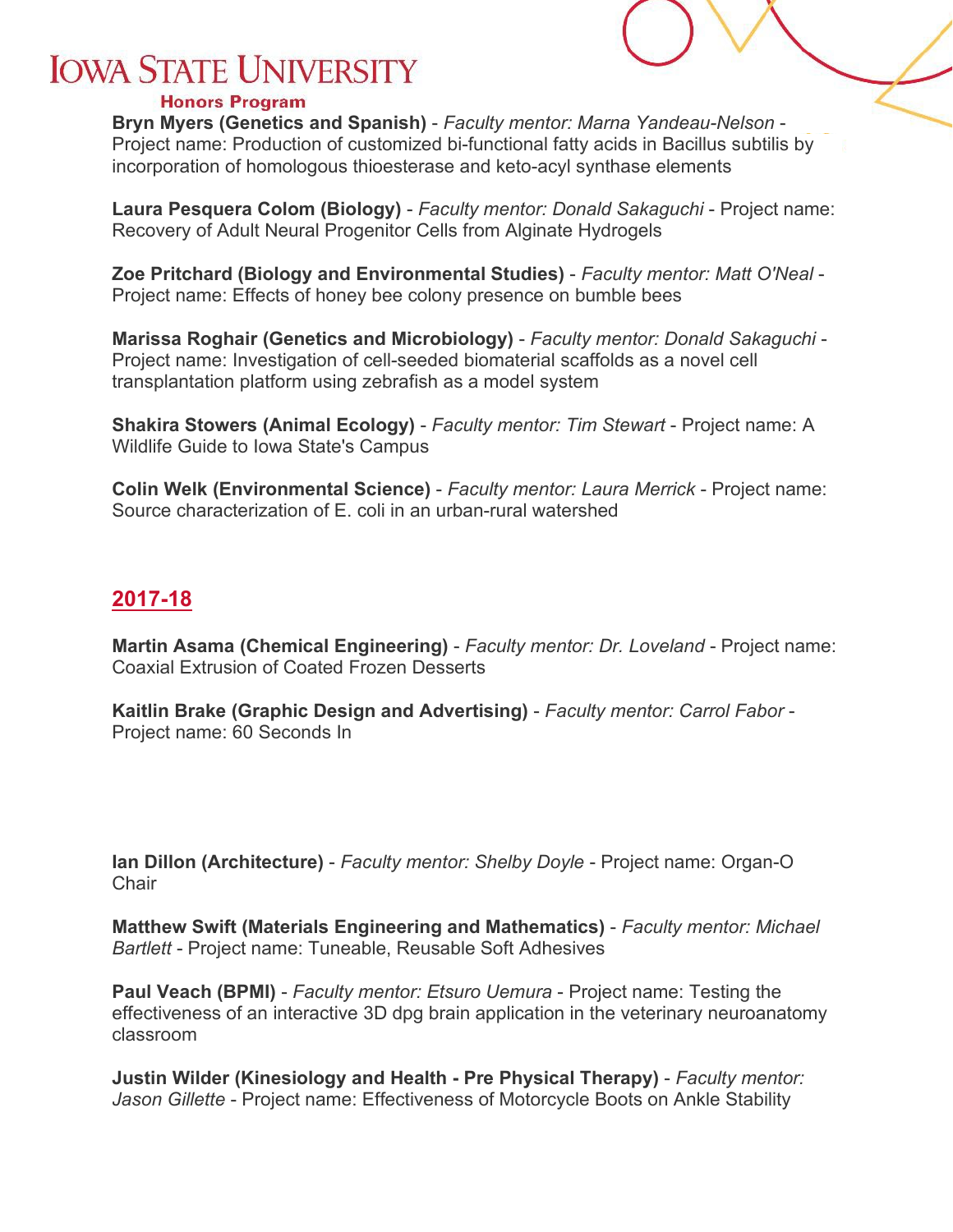#### **Honors Program**

**Taylor Young (Kinesiology and Health)** - *Faculty mentor: Jason Gillette* - Project name: Effects of Loaded Squat Stance on Knee Kinematics and Kinetics

## <span id="page-4-0"></span>**2016-17**

**Emma Baumann (Athletic Training)** - *Faculty mentor: Jason Gillette* - Project name: Taping Effects on Dynamic Balance

**Emily Hoffman (Interior Design)** - *Faculty mentor: Lee Cagley* - Project name: Children's Book

**Sarah Leichty (Environmental Science and Agronomy)** - *Faculty mentor: Lee Burras* - Project name: Evaluating the Pacific Coastal Region of Southern Guatemala for Tillage Effects on Soil Characteristics

**Lauren Mallot (English)** - *Faculty mentor: Brianna Burke* - Project name: The Green my Caffeine Initiative

**Valentina Pita (Nutritional Science)** - *Faculty mentor: Auriel Willette* - Project name: Influence of SIRT1 on hippocampal dendrites

**Mala Sharma (Biology)** - *Faculty mentor: Norman Ellinwood* - Project name: Causative Mutation of Hypothyroidism in Feline Colony

**Sarah Siegel (Kinesiology and Health - Pre Physical Therapy)** - *Faculty mentor: Tim Derrick* - Project name: Patellofemoral Tracking Resulting from Decreases Activation of the Vastus Medialis Muscle

**Kaitlyn Wilkie (Kinesiology)** - *Faculty mentor: Jason Gillette* - Project name: Jump landing measures effects on ACL injury risk

## <span id="page-4-1"></span>**2015-16**

**Samantha Creeger (Industrial Design)** - *Faculty mentor: Betsy Barnhart* - Project name: Redesigning Furniture in Outdoor Public Spaces

**Christopher Isely (Chemical Engineering)** - *Faculty mentor: Kaitlin Bratlie* - Project name: pNIPAm particles for protein delivery to tumor-associated macrophages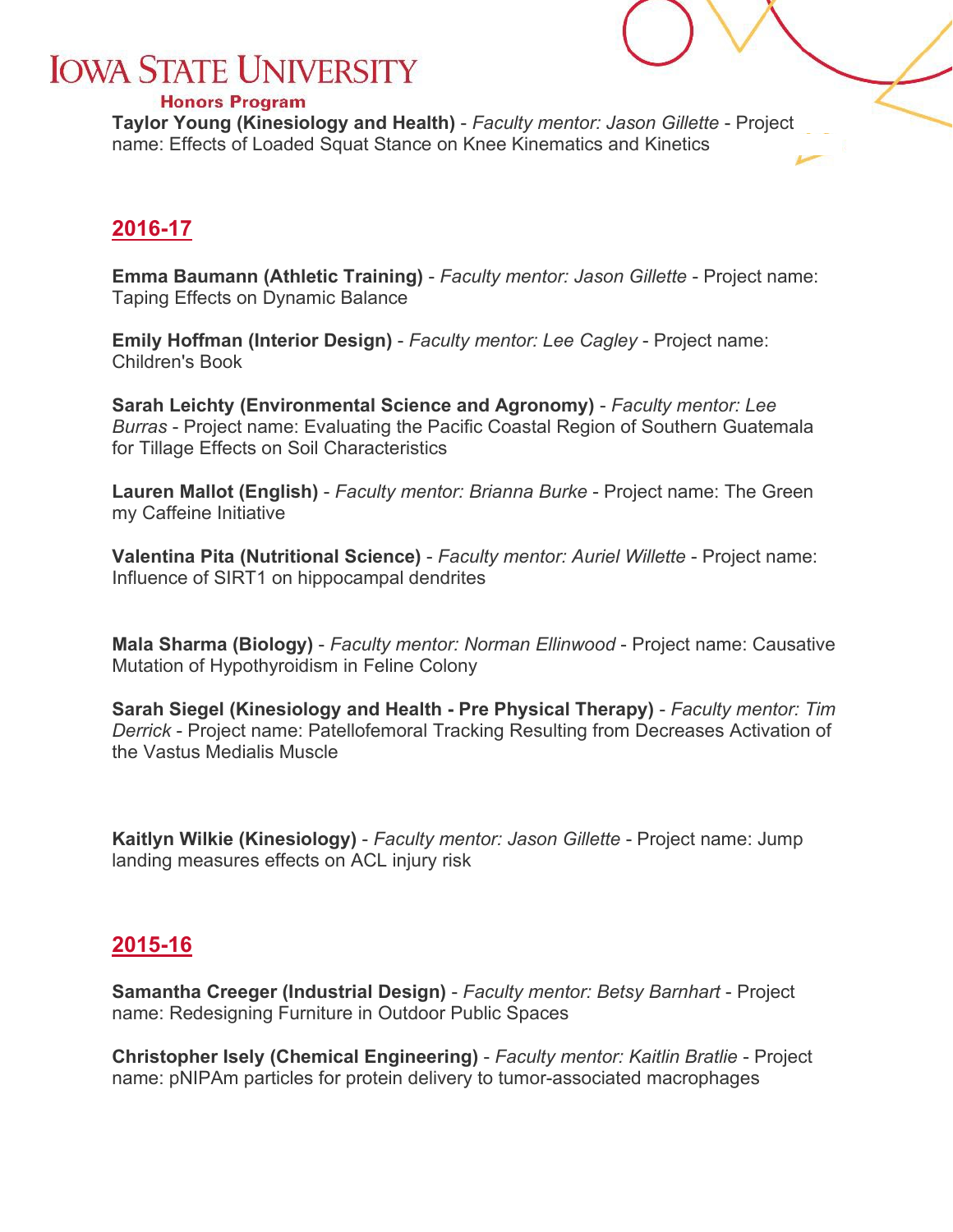#### **Honors Program**

**Catherine Mullen (Biology)** - *Faculty mentor: Matthew Ellinwood* - Project name: Finding a large-animal model for retinitis pigmentosa through EYS mutation screening in Chihuahuas

**Heather Murphy (Mechanical Engineering)** - *Faculty mentor: Simon Laflamme* - Project name: 3-D Printing to Advance Structural Systems

**Joe Webb (Nutritional Science)** - *Faculty mentor: Auriel Willette* - Project name: Genes, Insulin Resistance, & Brain Metabolism Influencing Onset of Alzheimer's Disease

### <span id="page-5-0"></span>**2014-15**

**Morgan Bobb (Genetics and Global Resource Systems)** - *Faculty mentor: Donald Sakaguchi* - Project name: Immunohistochemical Analysis of Sciatic Nerve Tissue in a Poly-Lactic Acid Nerve Guidance Conduit

**Frances Hunter (Animal Ecology and Biology)** - *Faculty mentor: Amy Toth* - Project name: The Effects of Nutrients and Vibration on the Development of Dominance Hierarchies in Polistes fuscatus

**Andrea Joiner (Architecture)** - *Faculty mentor: Samantha Krukowski* - Project name: Immunohistochemical Analysis of Sciatic Nerve Tissue in a Poly-Lactic Acid Nerve Guidance Conduit

**Ashley Moyna (Culinary Food Science)** - *Faculty mentor: Ruth Litchfield* - Project name: Gluten-Free Myths, Truths & Baked Goods: A Training Webinar for 4-H Judges

**Shumao Ye (Dietetics)** - *Faculty mentor: Manju Reddy* - Project name: New in vitro method for assessing food iron bioavailability

### <span id="page-5-1"></span>**2013-14**

**Stephanie Blaser (Dietetics and Food Science & Industry)** - *Faculty mentor: Christina Campbell* - Project name: The Blossom Project Cookbook

**Win Cowger (Environmental Science)** - *Faculty mentor: Richard Schultz* - Project name: Bhagsu Clean Watershed Project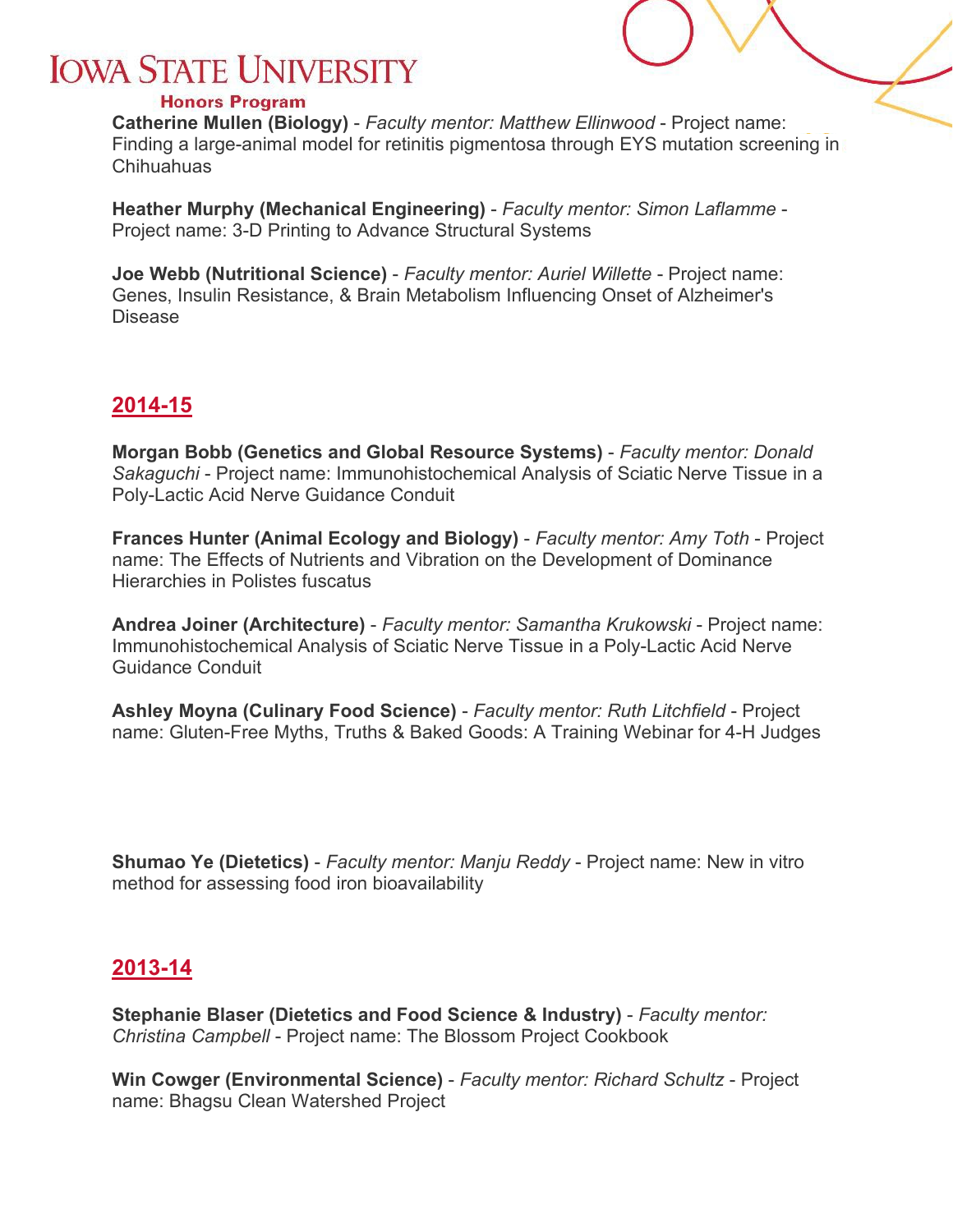#### **Honors Program**

**Meredith Lockin (Dietetics)** - *Faculty mentor: Lorraine Lanningham-Foster* - Project name: The Real Foods Lifestyle Cookbook

**David Nai (Chemical Engineering)** - *Faculty mentor: Donald Sakaguchi* - Project name: Examining cell survivability and growth in biodegradable polymer conduits: implications for peripheral nerve regeneration

**Dana Pralle (Dietetics)** - *Faculty mentor: Sarah Francis* - Project name: Nutrition Needs and Preferences Assessment at Light of Hope in Kenya

## <span id="page-6-0"></span>**2012-13**

**Pavel Brodskiy (Chemical Engineering and Biology)** - *Faculty mentor: Donald Sakaguchi* - Project name: Effect of transfection of mesenchymal stem cells with neurotrophic factor genes on cellular proliferation, migration, and morphology

**Kiersten Lee (Kinesiology and Health)** - *Faculty mentor: Dr. Smiley-Oyen* - Project name: The impact a gross motor rhythmic sequencing intervention has on children with developmental coordination disorder

**Zihui Lin (Animal Science Pre Vet and Companion Animal Management)** - *Faculty mentor: N. Matthew Ellinwood* - Project name: Measures to evaluate Behavior, Learning and Memory in Canines with Mucopolysaccharidosis I and IIIB (MPS)

**Leah Merner (Mechanical Engineering and International Studies)** - *Faculty mentor: Jim Heise* - Project name: Design, Analysis, and Construction of Strip-Built Kayak

**Kimberly Scherber (Civil Engineering)** - *Faculty mentor: Bill Simpkins* - Project name: The Effect of the 2012 Drought on Lake/Groundwater Interaction at Clear Lake

**Samantha Stearns (Biology)** - *Faculty mentor: Fred Janzen* - Project name: Ontology of the Plastral Hinge of the Eastern Box Turtle, Terrapene carolina

**Chen Wen (Electrical Engineering)** - *Faculty mentor: Zhao Chang* - Project name: Vibration/Ring Auto-Switch Cellphone Application

## <span id="page-6-1"></span>**2011-12**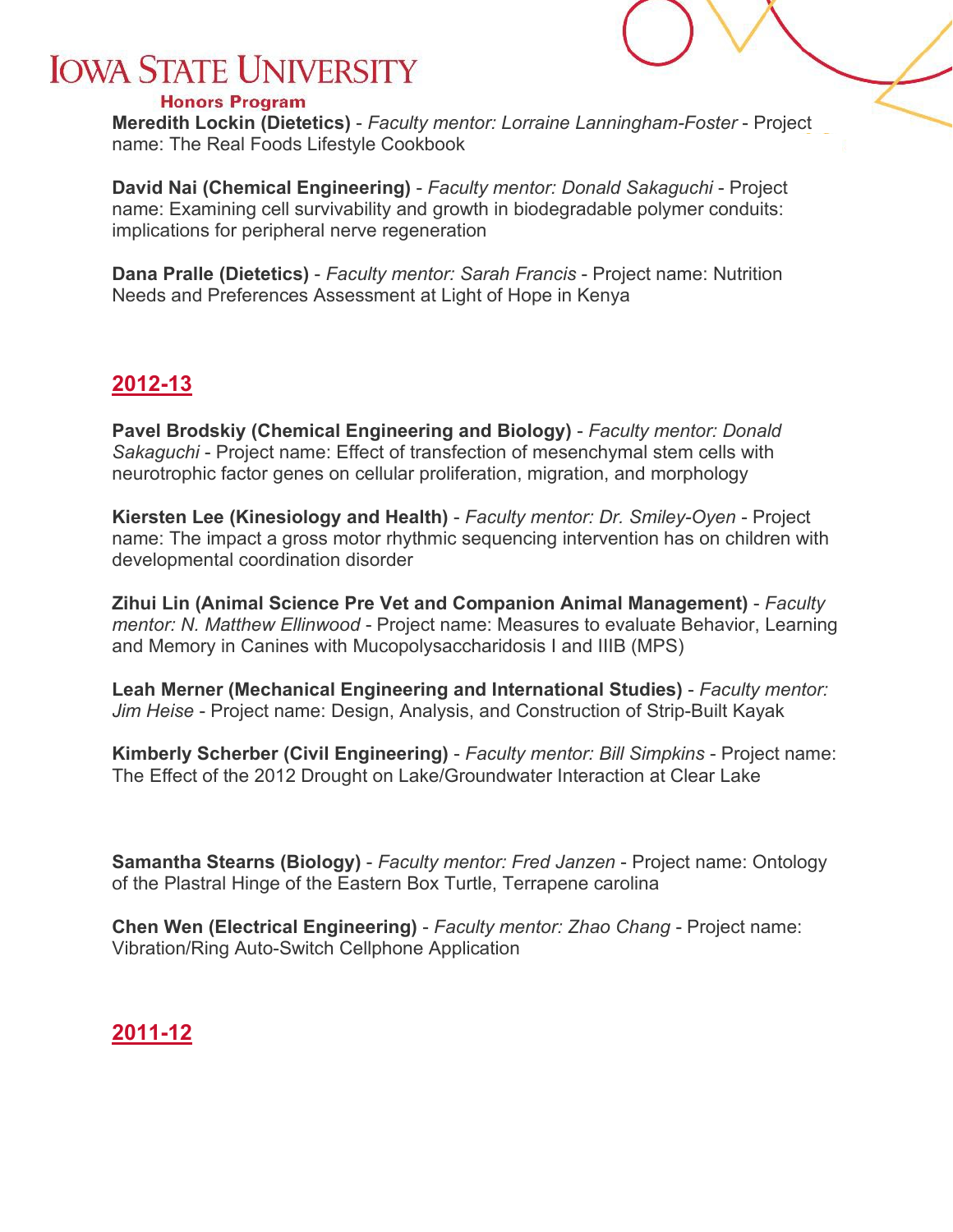#### **Honors Program**

**Allie Bender (Animal Science)** - *Faculty mentor: Dr. Butters-Johnson* - Project name: The effects of environmental enrichment during the holding period of shelter dogs on adoption rate

**Sara Morine (Animal Science)** - *Faculty mentor: Stephanie Hansen* - Project name: Determining the influence of dietary roughage concentration and source on rumen parameters related to hydrogen sulfide and ruminal pH

## <span id="page-7-0"></span>**2010-11**

**Sarah Binder (Art History and Journalism & Mass Communications)** - *Faculty mentor: Nancy Girard* - Project name: University Museums evaluation

**Shellina Hayek (Kinesiology - Exercise Science)** - *Faculty mentor: Ann Smiley-Oyen* - Project name: Large Amplitude Intervention in People with Parkinson's Disease for Handwriting and Walking

**Jessica Klein (Biology)** - *Faculty mentor: Matthew Ellinwood* - Project name: Sanfilippo Syndrome (MPS IIIB); Brain Pathology in the Canine Model

**Kelsey Williams (Kinesiology)** - *Faculty mentor: Ann Smiley-Oyen* - Project name: Movement Planning and Cognitive Functioning in Children

**Nathaniel Looker (Agronomy and Global Resource Systems)** - *Faculty mentor: Dick Schultz* - Project name: Monitoring dry-season transpiration in the ecosystems of a montane watershed in Zacapa, Guatemala

**Kaitlyn Oberembt (Animal Science and Biology)** - *Faculty mentor: Matthew Ellinwood* - Project name: Evaluating the Fertility of MPS IIIB Affected Males in the Canine Species

**Colleen Pokorny (Apparel Merchandising, Design, and Production)** - *Faculty mentor: Sara Marcketti* - Project name: Scaasi: American Couturier, The Iowa State University Collection

**Mackenzie Reed (Genetics)** - *Faculty mentor: F.C. Minion* - Project name: Role of Quorum Sensing in Yersinia pestis-Human Macrophage Interactions

**Luke Roling (Chemical Engineering and Mathematics)** - *Faculty mentor: Rhonda Bonett* - Project name: The Sounds of Hilton Magic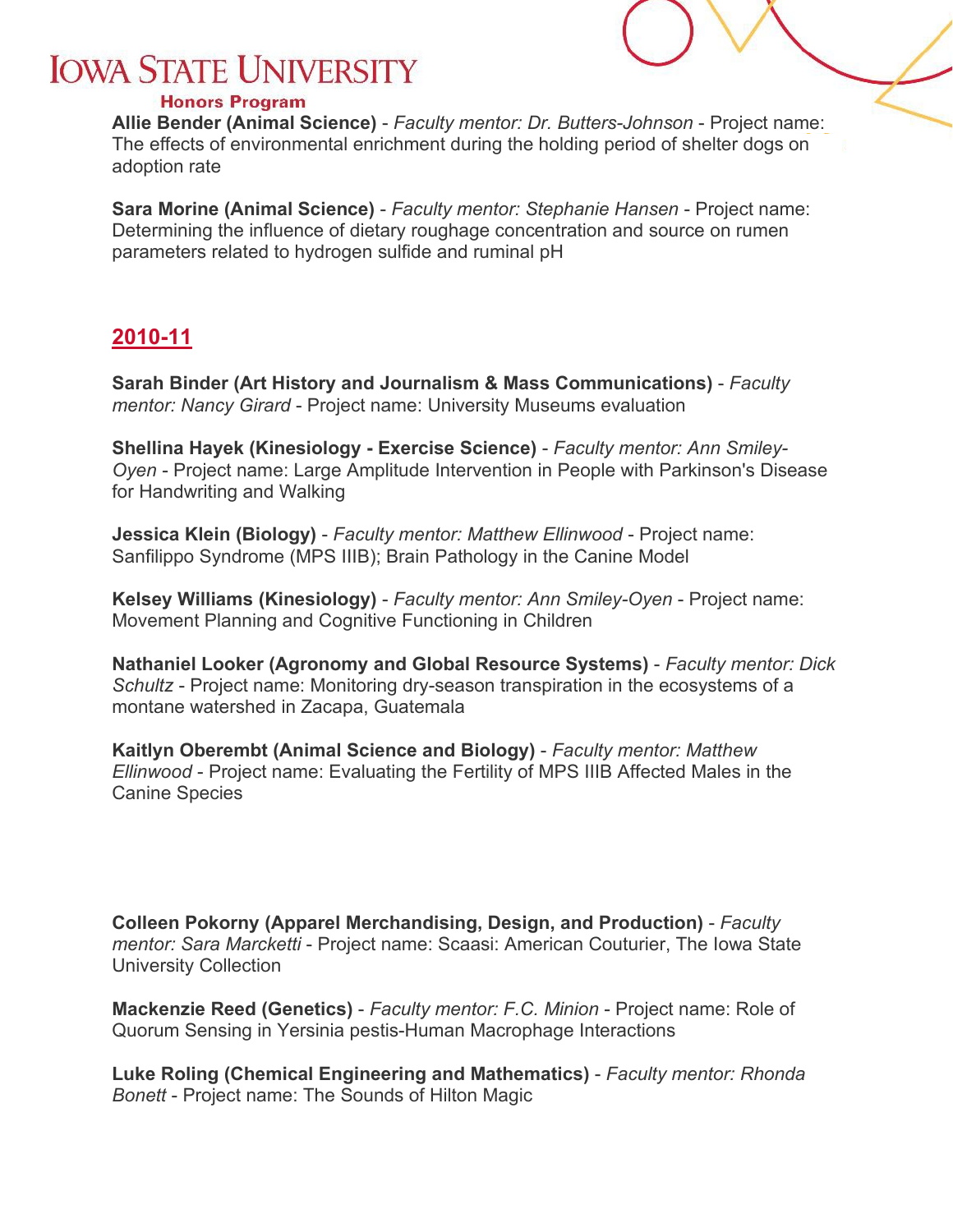#### **Honors Program**

**Allison Shedek (Kinesiology - Exercise Science)** - *Faculty mentor: Ann Smiley-Oyen* - Project name: Large Amplitude Intervention in People with Parkinson's Disease for Handwriting and Walking

**Kelly Wagner (Dietetics)** - *Faculty mentor: Ruth MacDonald* - Project name: Children's Cookbook: During and After Cancer Treatment

### <span id="page-8-0"></span>**2009-10**

**Stephen Anderson (Psychology and Philosophy)** - *Faculty mentor: Eric Cooper* - Project name: An Attempty to Functionally Dissociate Visual Areas V1 and V2

**Elizabeth Brock (Kinesiology and Health)** - *Faculty mentor: Tim Derrick* - Project name: The Anti-Shear Shoe

**Allison Connell (Graphic Design)** - *Faculty mentor: Paula Curran* - Project name: Making Personal Visual Artists' Journals Public

**Ilya Ellern (Mechanical Engineering)** - *Faculty mentor: Emanuel Agba* - Project name: Deca-stage Assembly Lightweight Composite Car Body

**Emma Flemmig (Agronomy, Biology, and International Agriculture)** - *Faculty mentor: Mary Wiedenhoeft* - Project name: Development of Spanish Guide to Composting & Outreach with Workshops

**Andrew Goers (Physics and Mathematics)** - *Faculty mentor: John Lajoie* - Project name: Measurement of the Angular and Linear Momentum of a Bowler's Shot via an On-Body Detector

**Ross Hanson (Kinesiology and Health)** - *Faculty mentor: Amy Welch* - Project name: Psychological Affects of Cross-Training in Competitive Adolescent Athletes

**Amy Jochims (Kinesiology)** - *Faculty mentor: Ann Smiley-Oyen* - Project name: Movement Intervention through Dance for Children

**Chelsie Kohns (Genetics)** - *Faculty mentor: Richard Martin* - Project name: Return of Strongyle Parasites Post Anthelmintic Treatment in Equine Host

**Ming-Yee Li (Graphic Design)** - *Faculty mentor: Steven Herrnstadt* - Project name: A History of Vampires and Game UI

**Max Mahaffey (Architecture)** - *Faculty mentor: Pete Goche* - Project name: Chapel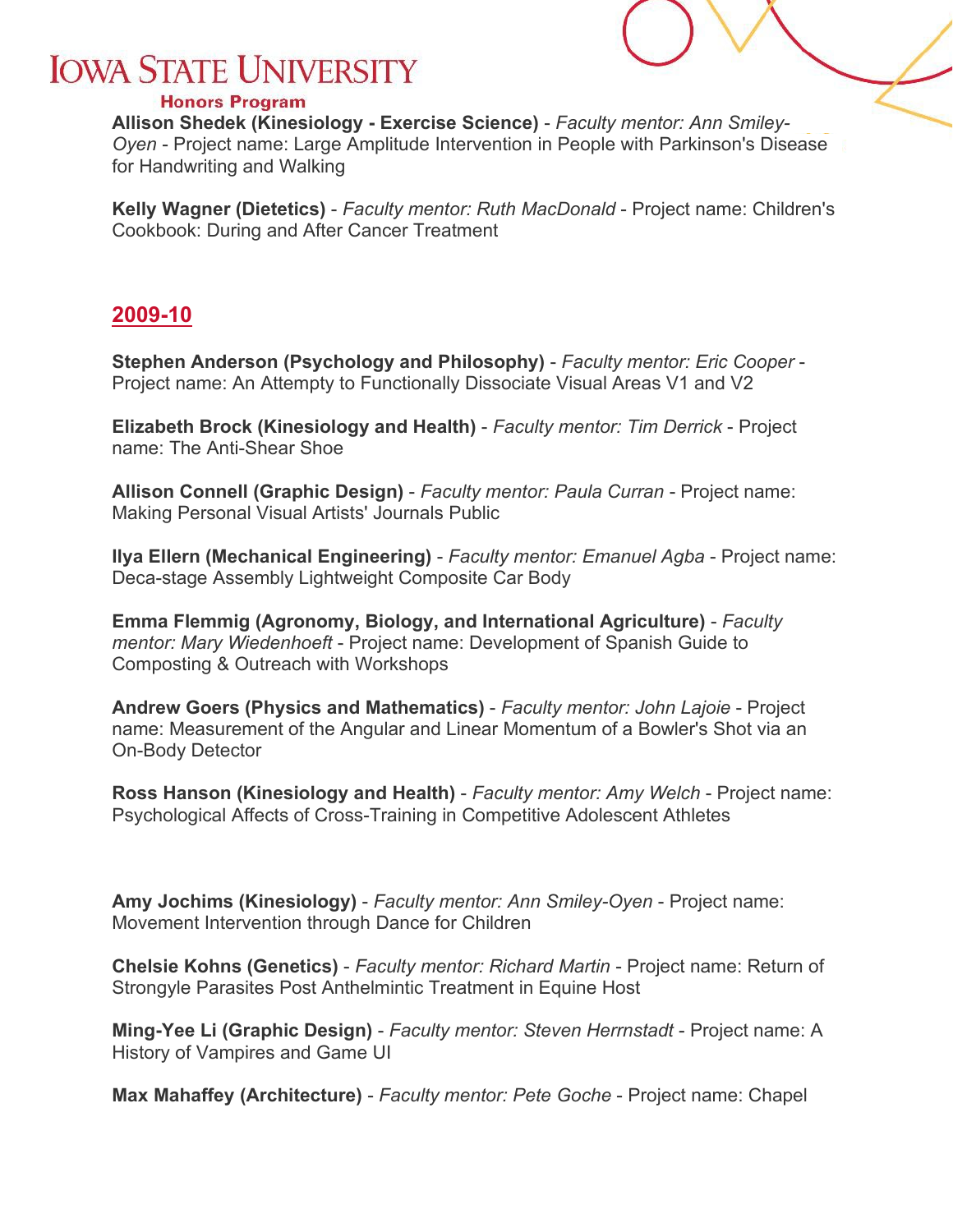#### **Honors Program**

**Heather Meardon (Dietetics)** - *Faculty mentor: Eunice Bassler* - Project name: Childhood Obesity and Children's Books

**Goran Micevic (Biochemistry)** - *Faculty mentor: Kristen Johansen* - Project name: Identifying binding sites of the JIL1 kinase in the Drosophila genome: a ChIPchip assay

**Brian Moore (Architecture)** - *Faculty mentor: Pete Goche* - Project name: Chapel

**Sarah Peiper (AMDP - Creative Design)** - *Faculty mentor: Jessica Barker* - Project name: The Development and Production of Functional and Expressive Dance Costumes

**Miriam Tate (Integrated Fine Arts)** - *Faculty mentor: Joe Muench* - Project name: My Secret Hope (enameling project)

**Victoria Watson (Graphic Design and Journalism)** - *Faculty mentor: Paula Curran* - Project name: Norwegian Recipe Book

**Kimberly Zamora (Graphic Design)** - *Faculty mentor: Cherie Ure* - Project name: Studies in Roman Travel Publication for students abroad

### <span id="page-9-0"></span>**2008-09**

**Monica Carolan (Graphic Design)** - *Faculty mentor: Paula Curran* - Project name: Hemispheres Apart: How One Couple Stays Committed

**Clark Colby (Architecture and Environmental Studies)** - *Faculty mentor: Chan Chiu Shui* - Project name: Chinese Architectural Photography Study - Antiquity through Modern Day

**Andrea Cook (Dairy Science)** - *Faculty mentor: Diane Spurlock* - Project name: Relationship of Commencement to Luteal Activity and Energy Balance in Early Lactation Dairy Cows

**Katherina Dimenstein (Interior Design)** - *Faculty mentor: Fred Malven* - Project name: A Visual Study of the Growing Middle Class in China

**Jennifer Flagg (Biology)** - *Faculty mentor: Dennis Lavrov* - Project name: Molecular Cloning and the Evolutionary Relationship of the Mitochondral Sery1-tRNA Synthetaste from Tethya wilhelma (Demospongiae)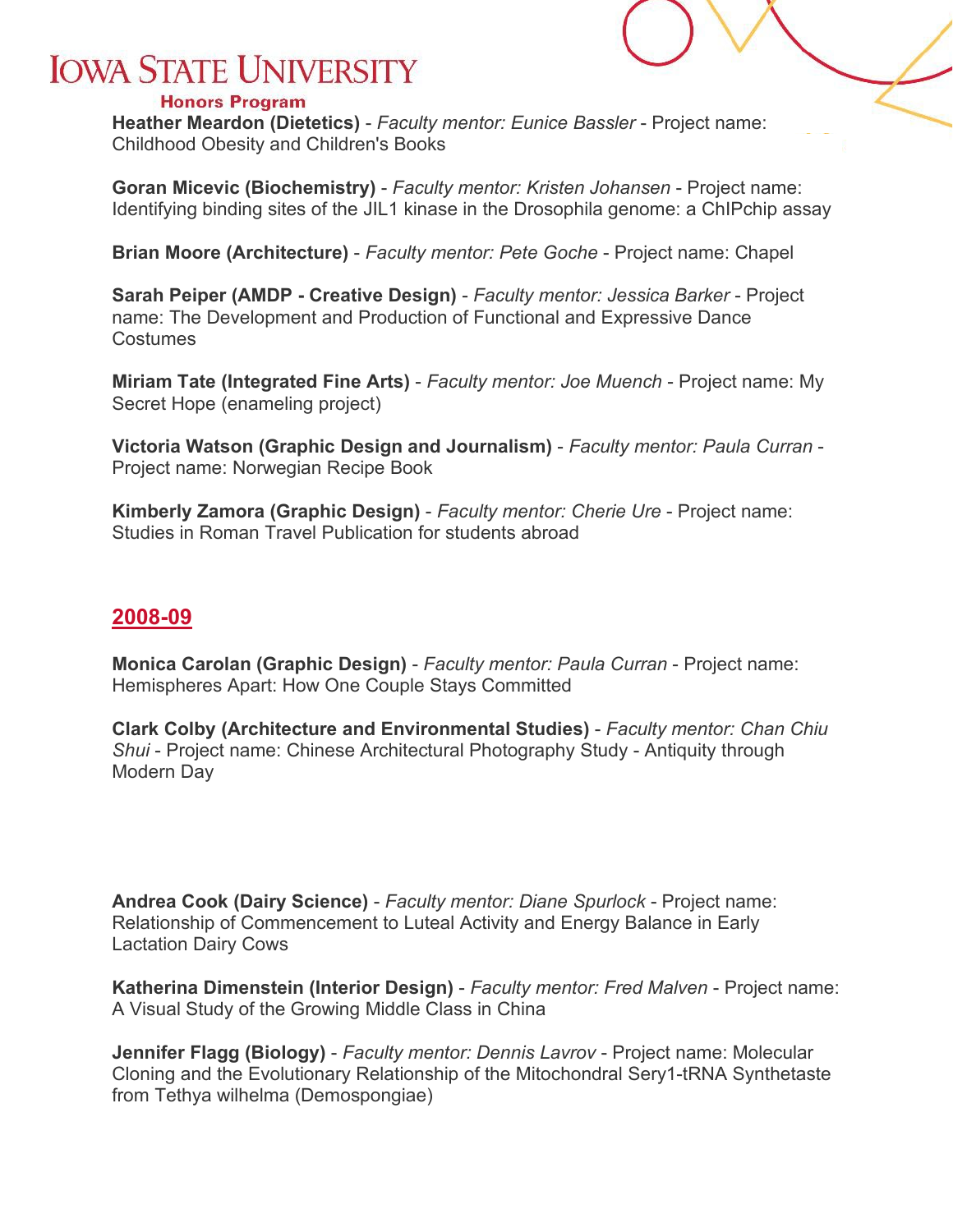#### **Honors Program**

**Sarah Graham (Animal Science)** - *Faculty mentor: N.M. Ellinwood* - Project name: Atypical Transitory Congenital Hypothyroidism in a Feline Colony

**Jason Grimm (Landscape Architecture)** - *Faculty mentor: Mimi Wagner* - Project name: Continuous Productive Urban Landscapes: A Sustainable Design Option to Growing Urban Communities in Iowa

**Laura Larabee (Agricultural Biochemistry)** - *Faculty mentor: Steve Herrnstadt* - Project name: Into the Sunset: A Vision of the West

**Brian Lewis (Electrical Engineering)** - *Faculty mentor: Steve Jungst* - Project name: Analysis of a Typical Iowa Soybean Field

**Laura Olsen (Animal Science)** - *Faculty mentor: Matthew Ellinwood* - Project name: Dosage Analysis of a Colon Carcinogen in Rats

**Alycia Reed (Art and Design)** - *Faculty mentor: Gregory Duckett* - Project name: Fashion Off the Canvas

**Teppei Shirakura (Biochemistry, Biophysics, & Molecular Biology** - *Faculty mentor: Edward Yu* - Project name: Structure-function Relations Associated with the CBS Domains and Protein Tails of the Nucleotide-Binding Proteins of Osmoregulatory ABC **Transporter** 

**Molly Staley (Biology)** - *Faculty mentor: Carol Vleck* - Project name: Circulating Testosterone levels in adult Tree Swallows during the breeding season

**Elizabeth Starrett (Food Science)** - *Faculty mentor: Mark Love* - Project name: The Food Industry's Response to new FDA Regulations Regarding Trans Fatty Acids

**Katherine Swanson (Health and Human Performance)** - *Faculty mentor: Ann Smiley-Oyen* - Project name: Step Width and Walking Stability in Young and Older Adults

**Christopher Thomson (Animal Science)** - *Faculty mentor: Matthew Ellinwood* - Project name: Association of Canine Distemper through Specific Genetic Line or Brand-Explicit Variation

**Allison Walk (Biology)** - *Faculty mentor: Ann Smiley-Oyen* - Project name: What are the Effects on Gait While Walking Under Different Conditions?

### <span id="page-10-0"></span>**2007-08**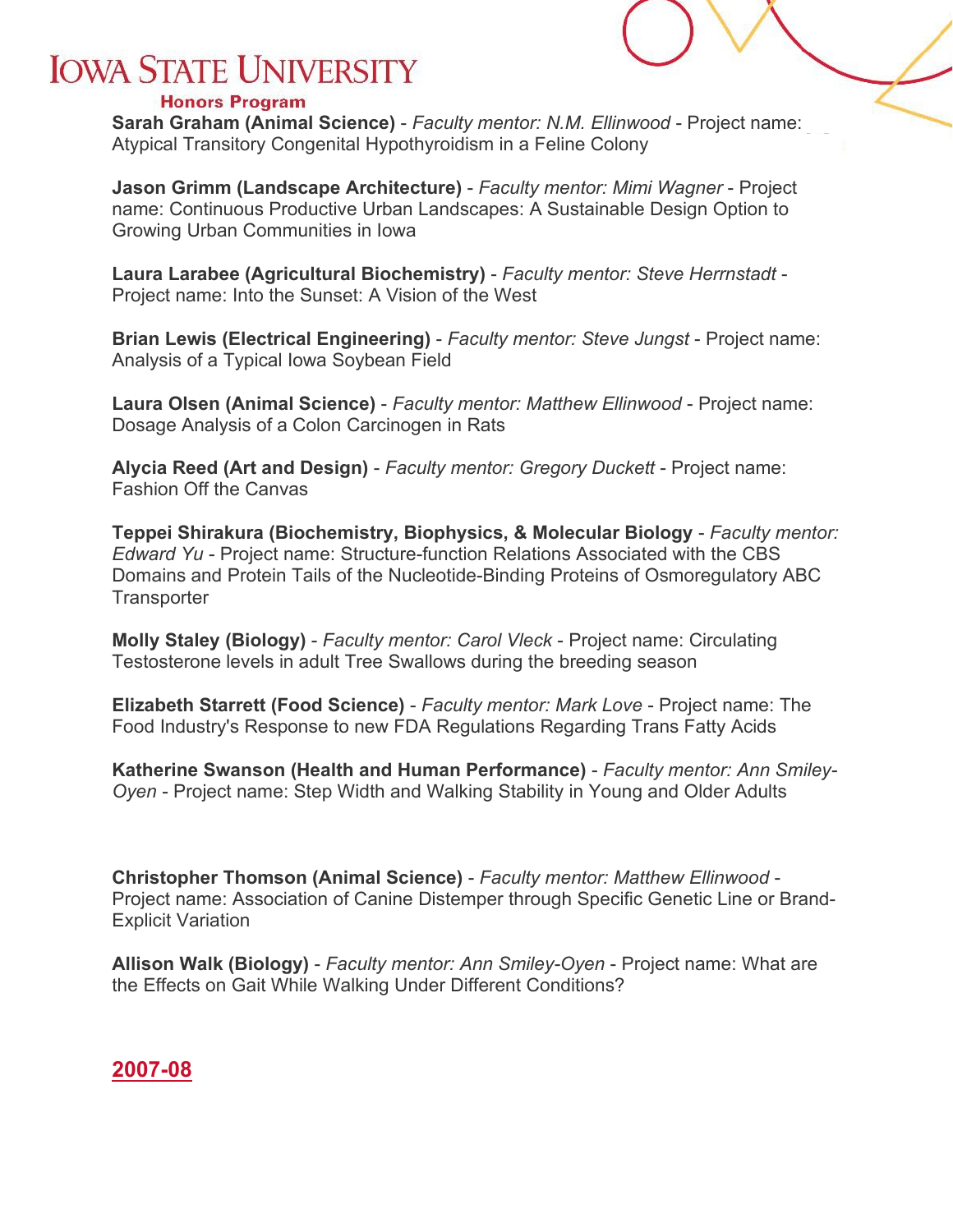#### **Honors Program**

**Lindsey Altenhofen (Biology)** - *Faculty mentor: John Dekker* - Project name: A Germination Assay to Determine the Dormancy Heterogeneity (Heteroblasty) among Chenopodium album Seeds from a Common Population

**Lucas Carlstrom (Animal Science)** - *Faculty mentor: George Brandt* - Project name: Identification of a Novel Genetic Mutation for von Willebrand disease in beagles or basset hounds

**Andy Isaacson (Sociology)** - *Faculty mentor: Stephen Sapp* - Project name: Examining the Foundations of Social Cohesion in Rural Communities: Cross-cultural **Comparisons** 

**Tyler Jessen (Architecture)** - *Faculty mentor: Mikesch Mueke* - Project name: Orange

**Kathleen Korn (Animal Science)** - *Faculty mentor: Don Beitz* - Project name: Mechanism of Stearoyl-CoA Desaturase Inhibition by Oleic Acid

**Elizabeth Mack (Animal Science)** - *Faculty mentor: S. Lonevgan* - Project name: The Effect of Beta-Cyclodextrin on Post-thaw Viability of Cryopreserved Ram Semen

**Ozioma Oji (Psychology)** - *Faculty mentor: Stephanie Madon* - Project name: Influences on the Cumulative Effects of Self Fulfilling Prophecies

**Marissa Reese (Child, Adult, & Family Services)** - *Faculty mentor: Jennifer Margrett* - Project name: Life After the Wedding Bells

**Laura Rudolph (Music)** - *Faculty mentor: Donald Simonson* - Project name: Reflections on a Senior Recital

**Lindsay Thompson (Kinesiology and Health)** - *Faculty mentor: Ann Smiley-Oyen* - Project name: The Effect of Task Complexity on Walking in Young Adults

**Allison Walk (Biology)** - *Faculty mentor: Ann Smiley-Oyen* - Project name: Gait Stability While Wearing a Backpack

**Miko Wilford (Psychology and Political Science)** - *Faculty mentor: Meg Gerrard* - Project name: Absent-Exempt Thinking About Alcohol Poisoning

**Lisa Willman (Architecture, Spanish, and Psychology)** - *Faculty mentor: Mikesch Muecke* - Project name: Urban Overflow: The Gentrification of a Prominent Denver Neighborhood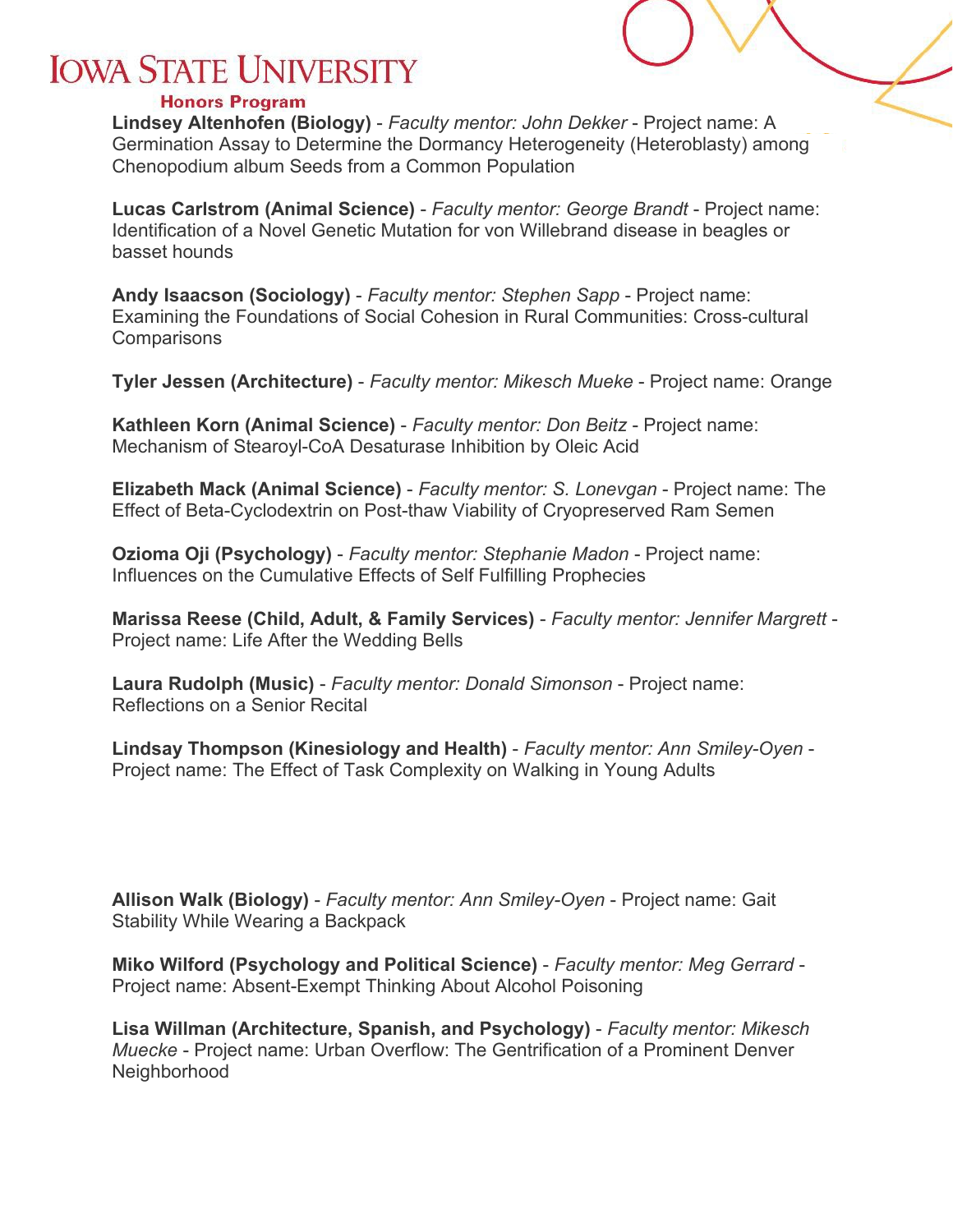#### **Honors Program**

**ChenRu Zheng (Art & Design)** - *Faculty mentor: Lin Wei-Chang* - Project name: Reinventing modern China through the Shadow of Mao, 1966-Present

### <span id="page-12-0"></span>**2006-07**

**Emily Blaedel (Psychology)** - *Faculty mentor: Nathaniel Wade* - Project name: The role of religious affiliation in forgiving behavior

**Karin Brandt (Political Science and International Studies)** - *Faculty mentor: Robert Mazur* - Project name: Examining the role of female traditional leaders in development partnerships: The Queen Mother in Manya-Krobo, Ghana

**Theodore Brimeyer (Music)** - *Faculty mentor: Donald Simpson* - Project name: Behind the Baton: How a musical production comes together

**Andrea Butson (Graphic Design and Art & Design)** - *Faculty mentor: Paula Curran* - Project name: The art of handwriting

**Cathy Compton (Music Education)** - *Faculty mentor: Gordon Gerrard and Donald Simpson* - Project name: Handel's Operas

**Steven Diesburg (Physics and Environmental Science)** - *Faculty mentor: Say Kee Ong* - Project name: Uganda small scale biogas, energy for a home

**Kathrine Gilbert (Food Science and Human Nutrition)** - *Faculty mentor: Linda Svendsen* - Project name: A comprehensive manual for optimized food science club fudge production

**Luke Gran (Natural Resource and Ecology Management)** - *Faculty mentor: Heidi Asbjornsen* - Project name: Assessment of the environmental benefits of reforestations on severely degraded lands in the Mixteca Alta region of southeastern Mexico using two indicators: infiltration and soil quality

**Caleb Grote (Agricultural Biology)** - *Faculty mentor: Don Beitz* - Project name: Oxyntomodulin, a new step in the understanding of food intake response

**Brad Julius (Health and Human Performance)** - *Faculty mentor: Timothy Derrick* - Project name: Saturation effects of human bone to mechanical stimuli

**Nicole Lokenvitz (Health and Human Performance)** - *Faculty mentor: Ann Smiley-Oyen* - Project name: The effect of support surface on walking balance in healthy young adults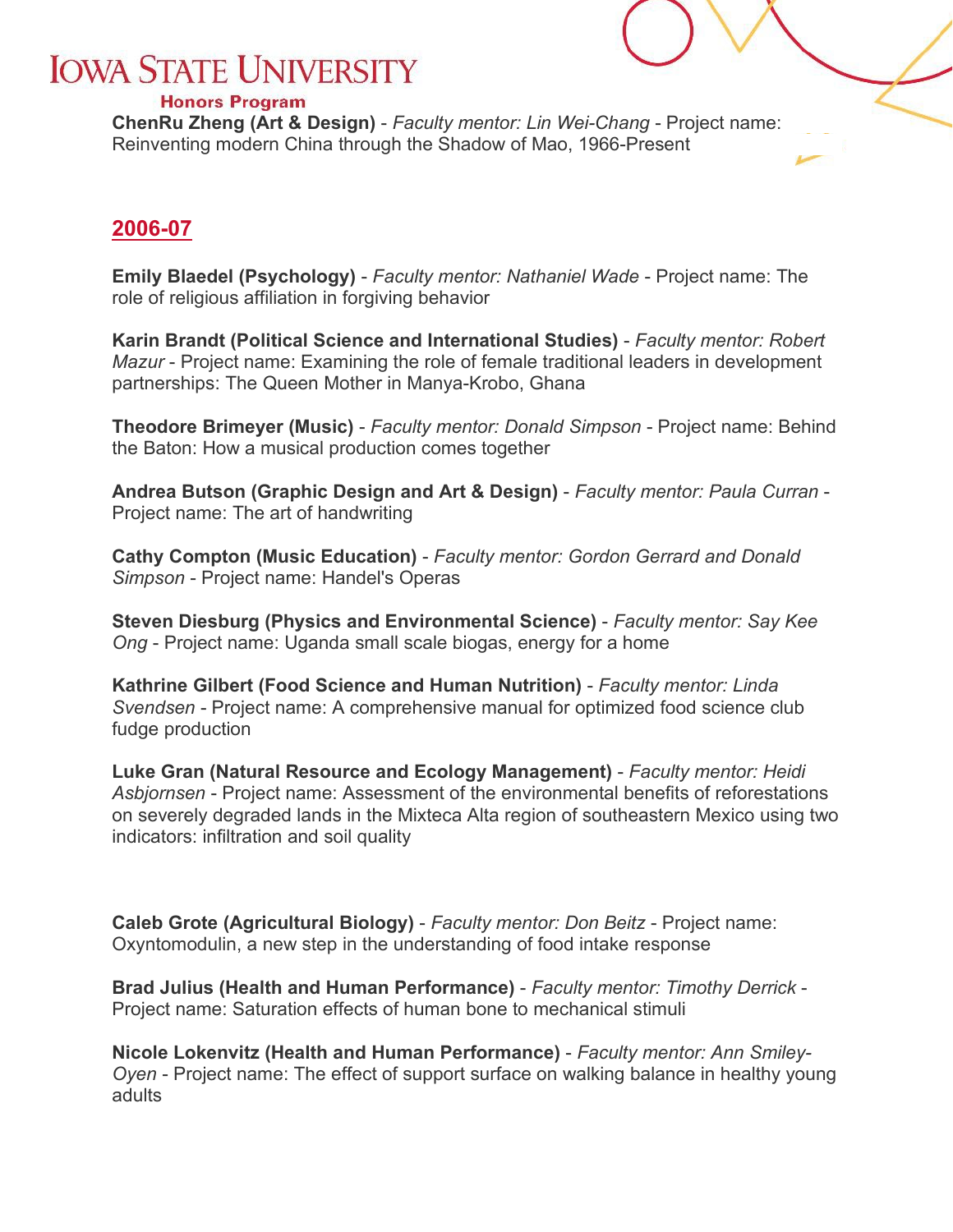#### **Honors Program**

**Maria Lux (Graphic Design)** - *Faculty mentor: Arthur Croyle* - Project name: A Child's Exploration of Death in Different Cultures

**Janice Marquardt (Mechanical Engineering)** - *Faculty mentor: Pranav Shrotriya* - Project name: Microcantilever sensor calibration

**Ryan McNair (Management Information Systems)** - *Faculty mentor: Jim Trenberth* - Project name: BARJCHE 2007: Advanced Lighting Control

**Heather Newhouse (Biochemistry)** - *Faculty mentor: Rick Sharp* - Project name: Case Study - Overtraining in Iron man training

**Audrey Norby (Genetics)** - *Faculty mentor: Matthew Ellinwood* - Project name: A complete guide to canine and feline geneitc testing

**Cilia Maria Ruiz-Paz (Psychology and International Studies)** - *Faculty mentor: Kathleen Hickok* - Project name: Women: Their place in the world

**Kyle Schlapkohl (Management Information Systems)** - *Faculty mentor: Kevin Scheibe* - Project name: MIS Image Management

**Corey Schnobrich (Architecture)** - *Faculty mentor: Ann Sobiech-Munson* - Project name: Place and the Tourist Experience

**Katherine Wiegert (Biology)** - *Faculty mentor: Ann Smiley-Oyen* - Project name: Motor Learning, Retention and Transfer in People with Parkinson's Disease

**Miko Wilford (Psychology and Political Science)** - *Faculty mentor: Meg Gerrard* - Project name: Absent-Exempt Thinking About Alcohol Poisoning

**Lisa Willman (Architecture, Spanish, and Psychology)** - *Faculty mentor: Mikesch Muecke* - Project name: Urban Overflow: The Gentrification of a Prominent Denver Neighborhood

### <span id="page-13-0"></span>**2005-06**

**Uttara Arora (Finance)** - *Faculty mentor: Balaji Narasimhan* - Project name: Bollywood through the Cultural Lens: Indian Commercial Films' Reflection of Domestic Values and their Impact on the Diaspora

**Karin Brandt (Political Science)** - *Faculty mentor: Robert Mazur* - Project name: Examining the Role of Female Traditional Leaders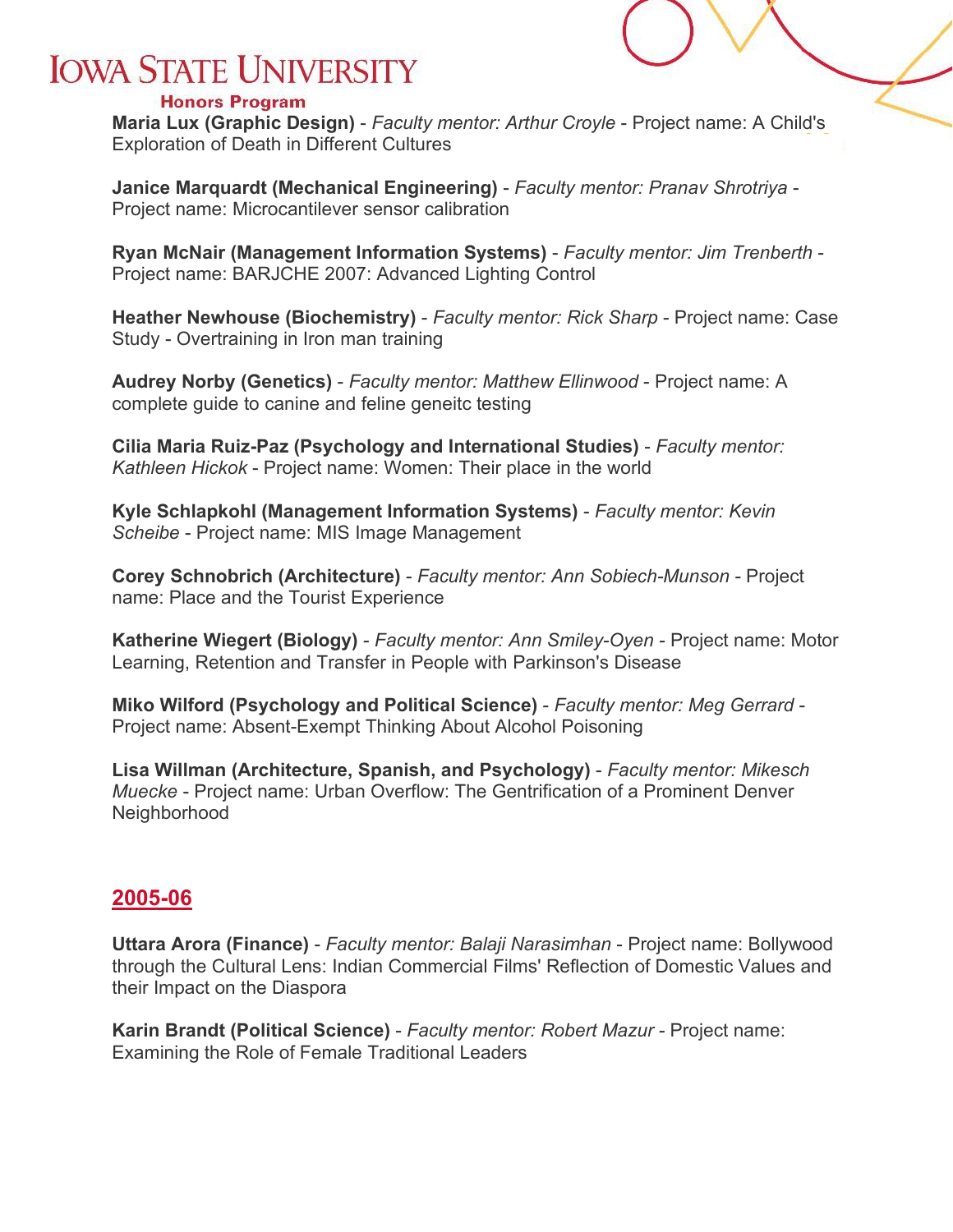#### **Honors Program**

**Theodore Brimeyer (Music)** - *Faculty mentor: Donald Simonson* - Project name: Behind the Baton: Putting a Musical Together

**Catherine Compton (Music)** - *Faculty mentor: Donald Simson* - Project name: Clara Schumann, Fanny Mendelssohn, and Alma Mahler: German Composers of the 19th and 20th Centuries

**Beth Danowsky (Dietetics)** - *Faculty mentor: Grace Marquis* - Project name: Characteristics of Responders to WIC Intervention Aimed at Increasing the Intake of Vegetables in 2 to 5 year old Children

**Steven Diesburg (Physics and Environmental Science)** - *Faculty mentor: Say Kee Ong* - Project name: Uganda small scale biogas, energy for a home

**Amber Herman (Public Service & Administration in Agriculture)** - *Faculty mentor: Robert Mazur* - Project name: Young Adult Farmers' Access to Farmer Groups: A Case Study of Young Adult Participation within Volunteer Efforts for Development Concerns in the Luwero (or Kumuli) District of Uganda, Africa

**Mark Jacobson (Biology)** - *Faculty mentor: Donald Sakaguchi* - Project name: Identification of Integrin Receptors Involved in the Proliferation, Differentiation, and Migration of Neural Stem Cells

**Paul Keller (Finance)** - *Faculty mentor: James Pease* - Project name: Essence of Iowa

**Lisa Mattheeussen (Architecture)** - *Faculty mentor: Cameron Campbell* - Project name: Iowa State Photo Mosaic

**Marnie Meylor (Graphic Design)** - *Faculty mentor: Cherie Ure* - Project name: Photo Journal and Postcard Study of Italian Culture

**Ruth Neil (Public Service & Administration in Agriculture)** - *Faculty mentor: Florine Swanson, Joe Leisz, Chuck Morris, and Pamela Riney-Kehrberg* - Project name: Iowa's Place in 4-H's Past

**Tyler Niska (History and English Literature)** - *Faculty mentor: David Zimmerman* - Project name: The Anti-Western: American Frontier Revisionism in Film

**Jessica Russell (Exercise Science and Health & Human Performance)** - *Faculty mentor: Ann Smiley-Oyen* - Project name: Stability of gait in persons with Parkinson's disease under normal conditions and with visual or verbal cues